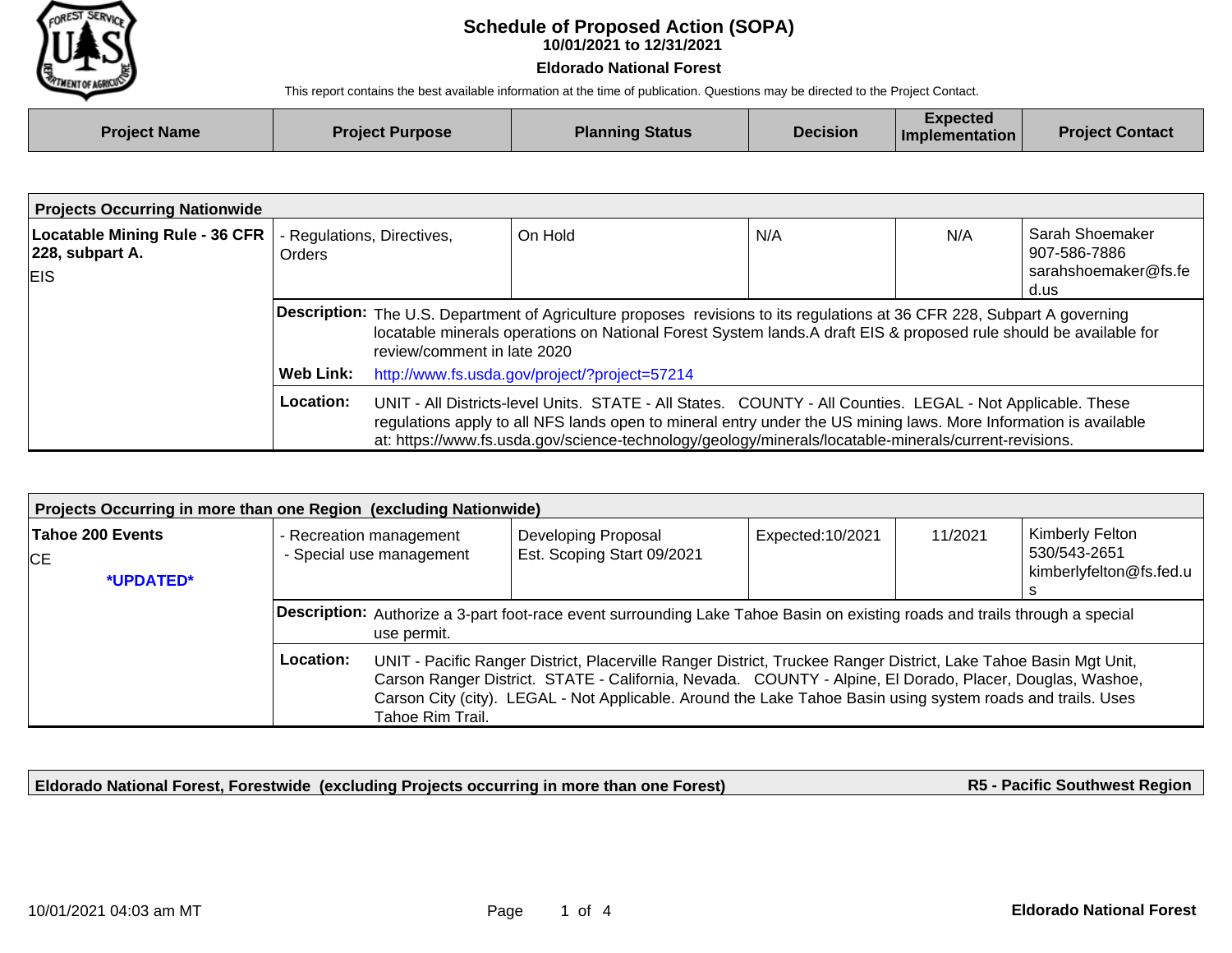| <b>Project Name</b>                                                                         | <b>Project Purpose</b>                                                                                                                                                                                                                                                                     | <b>Planning Status</b>                                                                                                                               | <b>Decision</b>  | <b>Expected</b><br>Implementation    | <b>Project Contact</b>                          |  |
|---------------------------------------------------------------------------------------------|--------------------------------------------------------------------------------------------------------------------------------------------------------------------------------------------------------------------------------------------------------------------------------------------|------------------------------------------------------------------------------------------------------------------------------------------------------|------------------|--------------------------------------|-------------------------------------------------|--|
| Eldorado National Forest, Forestwide (excluding Projects occurring in more than one Forest) |                                                                                                                                                                                                                                                                                            |                                                                                                                                                      |                  | <b>R5 - Pacific Southwest Region</b> |                                                 |  |
| <b>Eldorado National Forest Over</b><br><b>Snow Vehicle Use Designation</b><br>EIS.         | - Recreation management                                                                                                                                                                                                                                                                    | In Progress:<br><b>Objection Period Legal Notice</b><br>11/02/2018                                                                                   | Expected:02/2022 | 07/2022                              | Katy Parr<br>530-621-5203<br>katy.parr@usda.gov |  |
| *UPDATED*                                                                                   | <b>Description:</b> Proposal to designate over-snow vehicle (OSV) areas and trails for public OSV use, consistent with Subpart C of<br>the Travel Management Regulations, and identify OSV trails where grooming will occur.<br>http://www.fs.usda.gov/project/?project=46034<br>Web Link: |                                                                                                                                                      |                  |                                      |                                                 |  |
|                                                                                             | Location:                                                                                                                                                                                                                                                                                  | UNIT - Eldorado National Forest All Units. STATE - California. COUNTY - Alpine, Amador, El Dorado, Placer.<br>LEGAL - Not Applicable. Entire forest. |                  |                                      |                                                 |  |

| <b>Eldorado National Forest</b>                      |                                         | Amador Ranger District (excluding Projects occurring in more than one District)                                                                                                                                                                                  |                                                                                                      |     |     | R5 - Pacific Southwest Region                   |  |
|------------------------------------------------------|-----------------------------------------|------------------------------------------------------------------------------------------------------------------------------------------------------------------------------------------------------------------------------------------------------------------|------------------------------------------------------------------------------------------------------|-----|-----|-------------------------------------------------|--|
| <b>Cole Forest Health Project</b><br>EA<br>*UPDATED* | - Forest products<br>- Fuels management | - Vegetation management<br>(other than forest products)                                                                                                                                                                                                          | On Hold                                                                                              | N/A | N/A | Marc Young<br>209-295-5955<br>mdyoung@fs.fed.us |  |
|                                                      |                                         | Description: Reduce hazardous fuels, improve forest health, enhance watershed conditions, and re-establish a sustainable<br>landscape on approximately 500 acres by commercially and pre-commercially thinning, understory burning, and<br>reconstructing roads. |                                                                                                      |     |     |                                                 |  |
|                                                      | Location:                               | Highway 88 and Bear River Reservoir.                                                                                                                                                                                                                             | UNIT - Amador Ranger District. STATE - California. COUNTY - Amador. LEGAL - Not Applicable. South of |     |     |                                                 |  |

| <b>R5 - Pacific Southwest Region</b><br>Georgetown Ranger District (excluding Projects occurring in more than one District)<br><b>Eldorado National Forest</b> |                                                            |                                                                                                                                                                                                                                                                              |                                          |                  |         |                                                                   |  |
|----------------------------------------------------------------------------------------------------------------------------------------------------------------|------------------------------------------------------------|------------------------------------------------------------------------------------------------------------------------------------------------------------------------------------------------------------------------------------------------------------------------------|------------------------------------------|------------------|---------|-------------------------------------------------------------------|--|
| <b>Kelsey Fuels Reduction Project</b><br><b>ICE</b><br>*UPDATED*                                                                                               | - Fuels management                                         | - Vegetation management<br>(other than forest products)                                                                                                                                                                                                                      | In Progress:<br>Scoping Start 03/11/2021 | Expected:10/2021 | 11/2021 | Nancy Nordensten<br>530-647-5485<br>nancy.nordensten@usd<br>a.gov |  |
|                                                                                                                                                                |                                                            | Description: Mastication (primarily) or hand thinning to reduce fuels and fire hazard on 476 acres within the wildland urban<br>interface. Follow-up burning and herbicide are proposed to maintain reduced fuel conditions and shift fuel types to<br>grass/forb community. |                                          |                  |         |                                                                   |  |
|                                                                                                                                                                | http://www.fs.usda.gov/project/?project=58916<br>Web Link: |                                                                                                                                                                                                                                                                              |                                          |                  |         |                                                                   |  |
|                                                                                                                                                                | Location:                                                  | UNIT - Georgetown Ranger District. STATE - California. COUNTY - El Dorado. LEGAL - T11N R11E, Sections<br>6, 18, and 19. MDB&M. Traverse Creek Road and Shoo Fly Road Vicinity in Kelsey, CA.                                                                                |                                          |                  |         |                                                                   |  |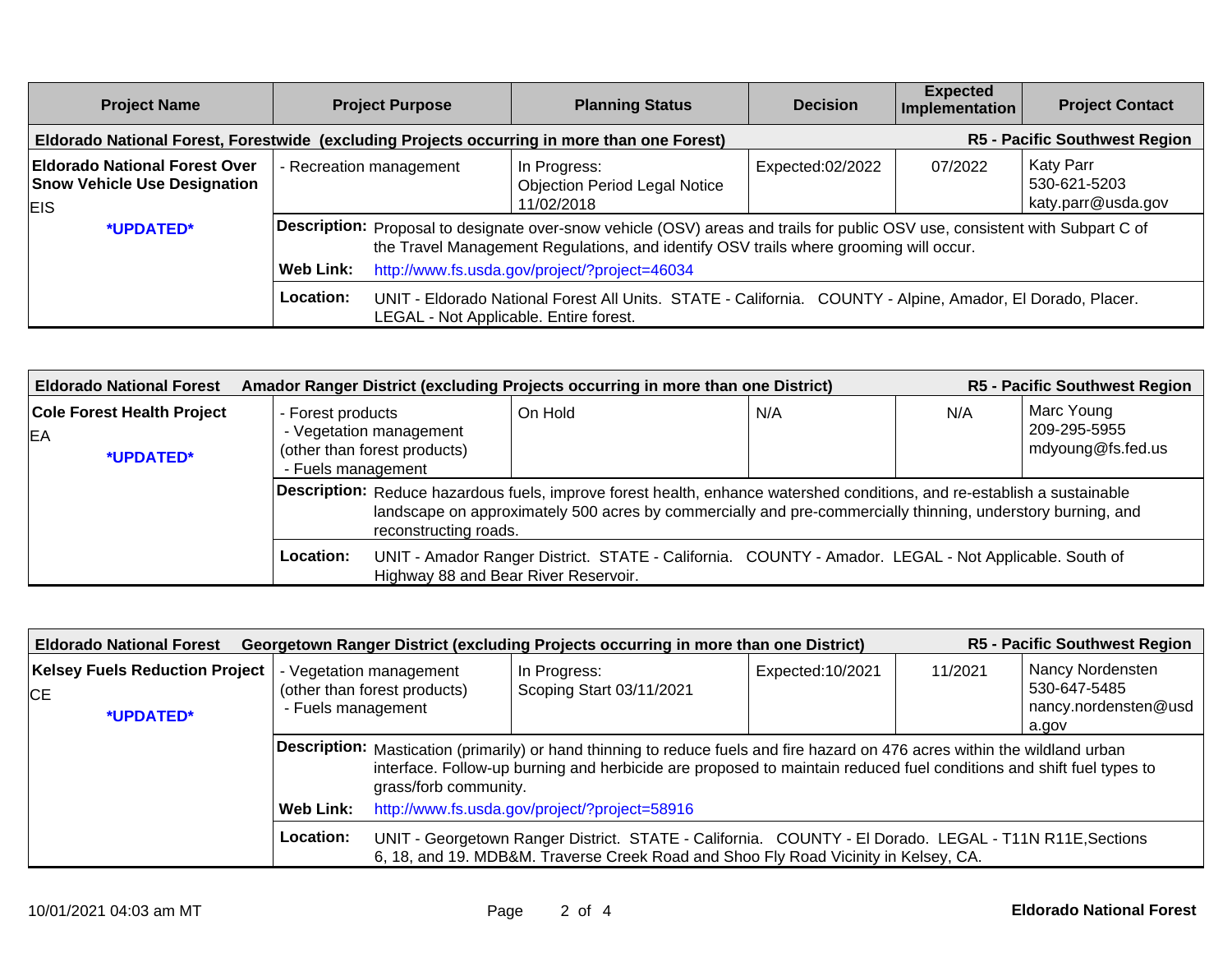| <b>Project Name</b>                                                    | <b>Project Purpose</b>                                                                                                                                                                                                                                                                                                                                                                                            | <b>Planning Status</b>                                                           | <b>Decision</b>  | <b>Expected</b><br>Implementation | <b>Project Contact</b>                                |
|------------------------------------------------------------------------|-------------------------------------------------------------------------------------------------------------------------------------------------------------------------------------------------------------------------------------------------------------------------------------------------------------------------------------------------------------------------------------------------------------------|----------------------------------------------------------------------------------|------------------|-----------------------------------|-------------------------------------------------------|
| <b>Eldorado National Forest</b>                                        |                                                                                                                                                                                                                                                                                                                                                                                                                   | Pacific Ranger District (excluding Projects occurring in more than one District) |                  |                                   | <b>R5 - Pacific Southwest Region</b>                  |
| Wilson Meadow and Calf<br><b>Pasture Meadow Restoration</b><br>Project | - Recreation management<br>- Wildlife, Fish, Rare plants<br>- Watershed management                                                                                                                                                                                                                                                                                                                                | In Progress:<br>Scoping Start 05/26/2020                                         | Expected:11/2021 | 09/2022                           | Vincent Pacific<br>541-947-6346<br>vpacific@fs.fed.us |
| <b>CE</b><br>*UPDATED*                                                 | Description: Improve hydrologic function within 2 meadows which have been highly manipulated by past logging, ranching,<br>roads and diversions. In-channel work would include 'Stage 0' gully fill and meadow surface reshaping techniques.<br>Reroute a section of trail.<br>http://www.fs.usda.gov/project/?project=55803<br>Web Link:                                                                         |                                                                                  |                  |                                   |                                                       |
|                                                                        | Location:<br>UNIT - Pacific Ranger District. STATE - California. COUNTY - El Dorado. LEGAL - Wilson Meadow (90<br>acres): T11N, R16E, Sections 6 &7; Calf Pasture (30 acres): T31N, R15E, Section 33. Wilson Meadow is located<br>at the intersection of Wrights Lake Rd (11N26) and Wrights Tie Rd (11N37). Calf Pasture is approx. 1 mile east of<br>Van Vleck Meadow/Tells Equestrian Camp (at end of 13N22D). |                                                                                  |                  |                                   |                                                       |

| <b>Eldorado National Forest</b>                                      |                                                                                                    |                                                                                                                                                                                                                                                                    | Placerville Ranger District (excluding Projects occurring in more than one District)                                                                  |                   |         | <b>R5 - Pacific Southwest Region</b>            |  |
|----------------------------------------------------------------------|----------------------------------------------------------------------------------------------------|--------------------------------------------------------------------------------------------------------------------------------------------------------------------------------------------------------------------------------------------------------------------|-------------------------------------------------------------------------------------------------------------------------------------------------------|-------------------|---------|-------------------------------------------------|--|
| <b>Brown Rock Forest Health</b><br>Project<br><b>CE</b><br>*UPDATED* | - Forest products<br>- Vegetation management<br>(other than forest products)<br>- Fuels management |                                                                                                                                                                                                                                                                    | In Progress:<br>Scoping Start 05/14/2020                                                                                                              | Expected: 10/2021 | 11/2021 | Marc Young<br>209-295-5955<br>mdyoung@fs.fed.us |  |
|                                                                      |                                                                                                    | Description: Reduce hazardous fuels, improve forest health, enhance watershed conditions, and re-establish a sustainable<br>landscape on approximately 3,000 acres by commercially and pre-commercially thinning, understory burning, and<br>reconstructing roads. |                                                                                                                                                       |                   |         |                                                 |  |
|                                                                      | Web Link:                                                                                          | http://www.fs.usda.gov/project/?project=41241                                                                                                                                                                                                                      |                                                                                                                                                       |                   |         |                                                 |  |
|                                                                      | Location:                                                                                          |                                                                                                                                                                                                                                                                    | UNIT - Placerville Ranger District. STATE - California. COUNTY - El Dorado. LEGAL - Not Applicable. North<br>and south of Mormon Emigrant Trail road. |                   |         |                                                 |  |